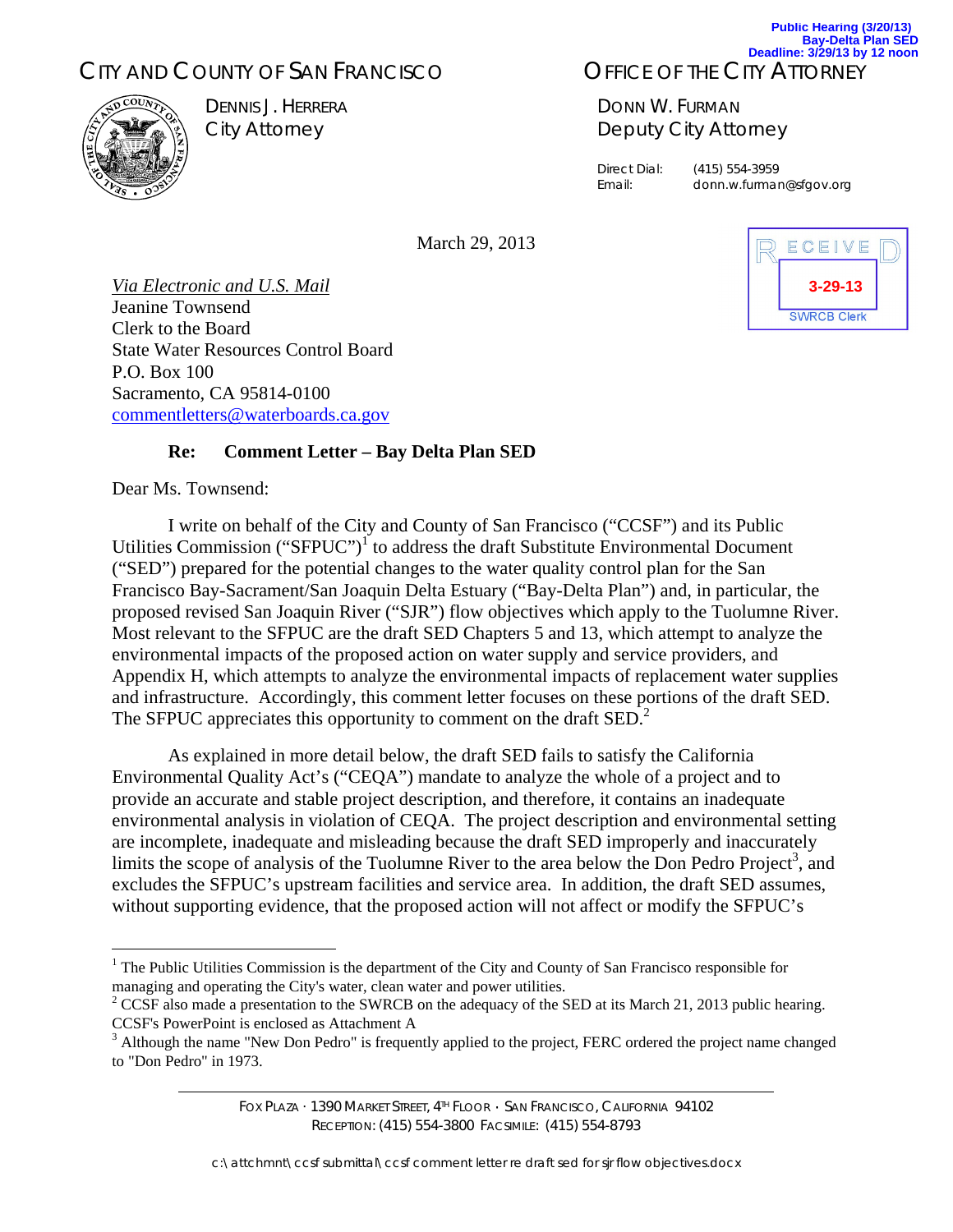Comment Letter – SWRCB Bay Delta Plan SED Page 2 March 29, 2013

operations. These deficiencies preclude an adequate analysis of environmental impacts and compliance measures. In addition, the proposed program of implementation does not satisfy the requirements of the Water Code and does not allow analysis of the full scope of the environmental impacts of the proposed action.

### **Detailed Comments on Draft SED and Proposed Bay-Delta Plan Amendment**

### **I. The SFPUC's Water Infrastructure and Operations on the Tuolumne River**

The SFPUC operates numerous water supply and hydroelectric facilities in the Tuolumne River watershed upstream of the Don Pedro Project, including O'Shaughnessy Dam and Hetch Hetchy Reservoir, Eleanor Dam and Lake Eleanor, Cherry Valley Dam and Lake Lloyd, and associated tunnels, pipes, powerhouses and smaller reservoirs ("the Hetch Hetchy Project"). Water in Hetch Hetchy Reservoir, Lake Eleanor, and Lake Lloyd is used to meet instream flow requirements, the Districts' water entitlements, and to provide hydropower for San Francisco's municipal load, the District's municipal and agricultural pumping loads, and for sale to public entities. Except in emergencies, Hetch Hetchy Reservoir is the only SFPUC Tuolumne River facility supplying water to the Regional Water System, providing on average 85% of deliveries to San Francisco and other Bay Area cities. The U.S. Environmental Protection Agency and the California Department of Health Services have approved the use of Hetch Hetchy Reservoir water without requiring filtration at a treatment plant. In the event emergencies necessitate water from Lake Eleanor or Lake Lloyd be diverted into the Regional Water System for delivery to the Bay Area, filtration of all water delivered from the Hetch Hetchy Project is required.

The SFPUC provides retail water delivery service within the CCSF and to the 26 member agencies of the Bay Area Water Supply and Conservation Agency ("BAWSCA"). The SFPUC Regional Water System serves residential, commercial, industrial and government customers in five counties –San Francisco, Alameda, San Mateo, Santa Clara, and Tuolumne. The SFPUC also has a water bank account in Don Pedro Reservoir under the Fourth Agreement, by and among the SFPUC, Modesto Irrigation District and Turlock Irrigation District (collectively, "the Districts"). $4$  The water bank account is a physical solution that allows the SFPUC to satisfy its water rights obligations to the Districts under the Raker Act and to other senior water rights holders.<sup>5</sup> The water bank account facilitates the SFPUC's deliveries from the Hetch Hetchy Project to approximately 2.6 million customers of the Regional Water System.

### **II. Plan Area, Project Description and Environmental Setting**

The draft SED does not include SFPUC's Hetch Hetchy Project facilities upstream of the Don Pedro Project and the SFPUC's service area in the "plan area" analyzed in the draft SED. Figure 1-2 shows the plan area, which excludes the areas on the Tuolumne above the Don Pedro Project. Figure 2.5 shows the service areas for several water districts that divert from the three

1

<sup>&</sup>lt;sup>4</sup> The Fourth Agreement is enclosed as Attachment B.

<sup>&</sup>lt;sup>5</sup> Pursuant to the Fourth Agreement the SFPUC releases an additional 66 cubic-feet-per-second to satisfy the water rights of the Waterford Irrigation District, which was merged with Modesto Irrigation District in 1978.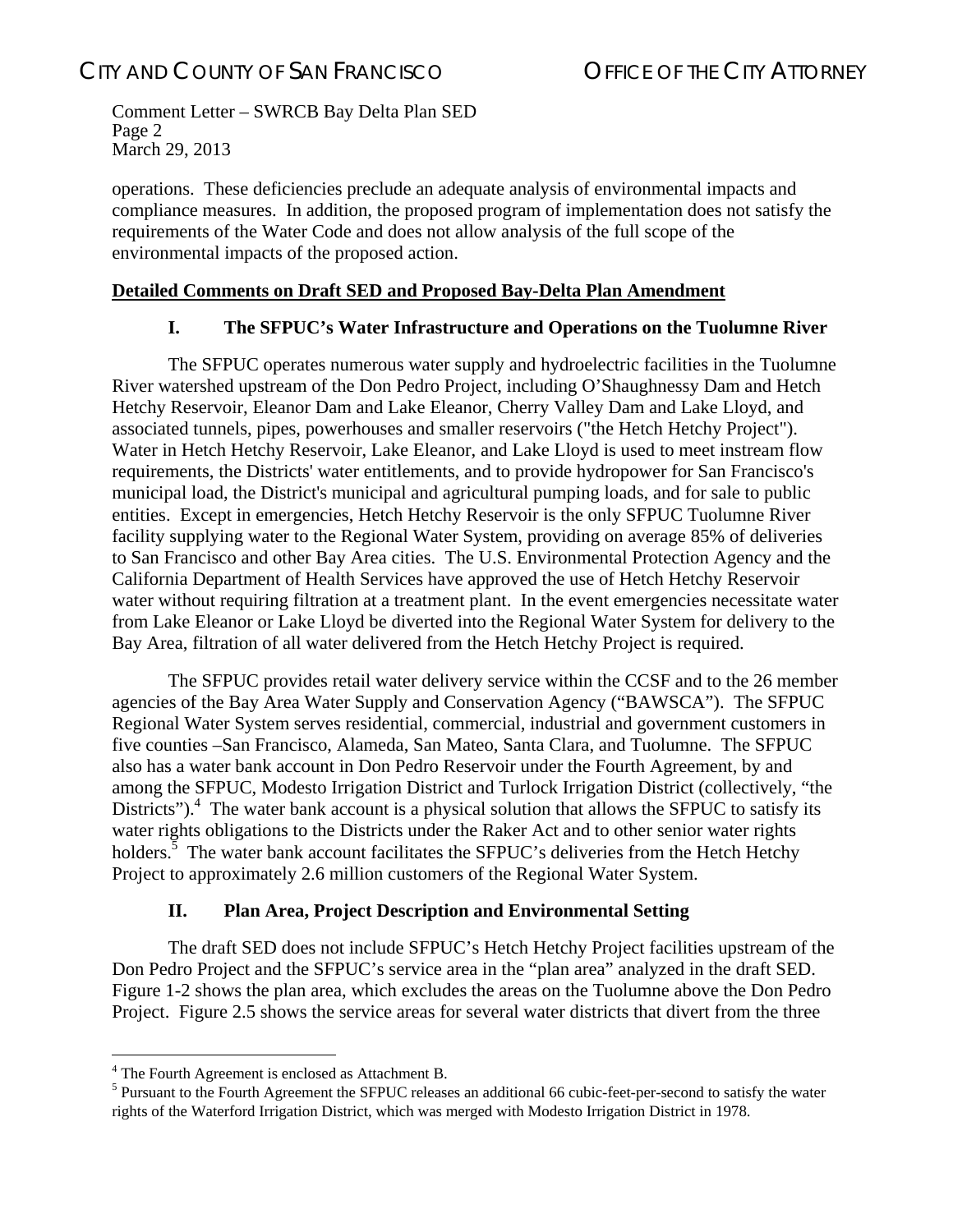Comment Letter – SWRCB Bay Delta Plan SED Page 3 March 29, 2013

eastside tributaries but excludes the SFPUC's service areas in Tuolumne County and the Bay Area.

### A. Failure to Consider the Full Environmental Setting

CEQA requires a description of the environmental setting, which is normally the baseline physical conditions by which a lead agency determines whether an impact is significant. (14 CCR § 15125(a).) "Knowledge of the regional setting is critical to an assessment of environmental impacts," and the draft SED "must permit the significant effects of the project to be considered in the full environmental context." (14 CCR § 15125(c).) Here, the draft SED failed to consider the full environmental context because it did not describe the upstream facilities of the SFPUC in adequate detail and excluded the SFPUC's service area from consideration. For example, the description of the environmental setting for water supply conditions, surface hydrology conditions, and water quality conditions in Chapter 5 ignores the upper Tuolumne River upstream of the Don Pedro Project, other than a cursory reference. This description mentions the SFPUC's upstream diversions but focuses on the operation of the Don Pedro Project and other facilities downstream. (Draft SED, at p. 5-22.) In addition, the draft SED excludes the SFPUC's service area from the description of the environmental setting for water supply in Chapter 5 and the environmental setting for service providers in Chapter 13; however, the environmental setting discussion does include the Central Valley Project ("CVP") and State Water Project ("SWP") exports and export service areas. (Draft SED, at pp. 5-22 – 5- 26, 13-1.)

### B. Inconsistent and Confusing Project Description

The project description should be accurate and consistent throughout the environmental document. In fact, "[a]n accurate, stable and finite project description is the *sine qua non* of an informative and legally sufficient EIR." (*County of Inyo v. City of Los Angeles* (1977) 71 Cal.App.3d 185, 193.) An inconsistent project description confuses the public and commenting agencies, drawing "a red herring across the path of public input." (*Id.* at 197-198.) The draft SED contains a confusing project description because it acknowledges that there are water diversions and facilities upstream of the rim dams, which may affect flows draining to the reservoirs of the rim dams, while at the same time disclaiming that the proposed action will affect those diversions.

The draft SED concludes that the amendments to the Bay-Delta Plan "could directly affect portions of the SJR Basin and Delta that drain into, divert from, or otherwise obtain beneficial use (e.g. surface water supplies) from the following water bodies", including the "Tuolumne River from and including New Don Pedro Reservoir to the confluence of the LSJR." (Draft SED, at p. 1-2.) Furthermore, Chapter 2 provides a brief description of the SFPUC's facilities on the Tuolumne River although they are outside the plan area because the upper Tuolumne River "is drained by the Tuolumne River." (Draft SED p. 2-16.) "Obviously, meeting [a flow] objective may be achieved, among other ways, by reducing the amount of water that upstream water right holders divert from the watercourse or by increasing the amount of water released into the watercourse." (*State Water Resources Control Board Cases* (2006) 136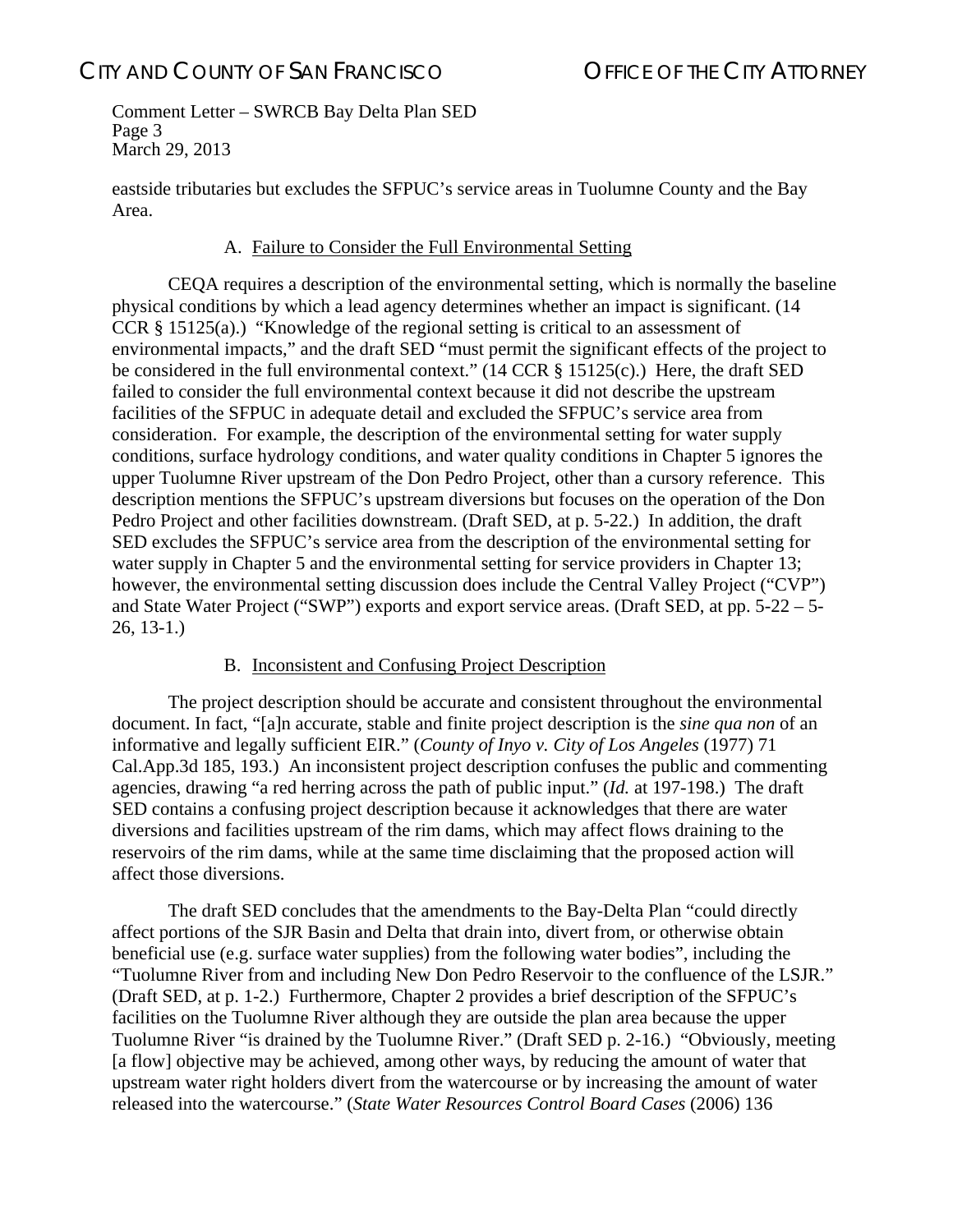Comment Letter – SWRCB Bay Delta Plan SED Page 4 March 29, 2013

Cal.App.4th 674, 701-702.) Despite this obvious logic, the draft SED concludes without substantial evidence, and contrary to its own conclusions elsewhere, that diverters upstream of Don Pedro Reservoir will not be affected by the revised flow objectives. This is an incorrect assumption and leads to a flawed environmental impact analysis.

### C. Incorrect Assumptions About the Project Description

An incorrect assumption about the project description can lead to failure to recognize and analyze potentially significant impacts and to adopt mitigation measures to address them. Downplaying the effects of a changed policy or failing to consider the ultimate consequences that the policy would have on the physical environment is a violation of CEQA's requirement to analyze the whole project and to provide an analysis of the effects of the project at the earliest possible stage in the planning process. (*City of Redlands v. County of San Bernardino* (2002) 96 Cal.App.4th 398, 410.)

The draft SED contains several incorrect assumptions about the project description which result in disregarding or downplaying the effect that the proposed revised SJR flow objectives will have on the physical environment. For example:

- The draft SED characterizes CCSF as a contracting water district with the Districts as the primary water rights holders and surface water diverters. (Draft SED, at p. 13-5.) This is an inaccurate characterization. CCSF holds its own water rights to the Tuolumne River and does not receive water under contract with the Districts. The Raker Act requires CCSF to recognize the prior rights of the Districts and the Fourth Agreement simply established an accounting procedure to implement the Districts' water entitlements. The Districts hold all rights to divert and store water at the Don Pedro Project. San Francisco has neither the means nor the right to divert water into the Hetch Hetchy Project from Don Pedro Reservoir.
- The draft SED describes CCSF's storage allocation under the Fourth Agreement as a "740-TAF water right", although it is not a water right but rather a water bank account in Don Pedro Reservoir that allows CCSF to satisfy the Districts' entitlement to daily natural flow. (See Fourth Agreement, Article 7, 7(a).) In addition, the statement that SFPUC has a right to store or a water bank credit for 740 thousand acre-feet-per-year in Don Pedro Reservoir in incorrect. The SFPUC has the right to a maximum water bank credit of 570 TAF at any time, and has the right to an additional credit in the water bank of up to 170 TAF when and only when storage in Don Pedro Reservoir physically encroaches into space reserved for flood control. (See Fourth Agreement, Article 5.) The United States Army Corps of Engineers flood control manual requires the Districts to maintain 340 TAF of flood control space in the Don Pedro Project from October  $7<sup>th</sup>$  to April 27<sup>th</sup> of the following year, unless additional space and time are indicated by snowmelt parameters. The SFPUC does not include the 170 TAF in its operational planning for the Regional Water System because the additional credit occurs infrequently, is intermittent, and cannot be carried past October  $6<sup>th</sup>$ .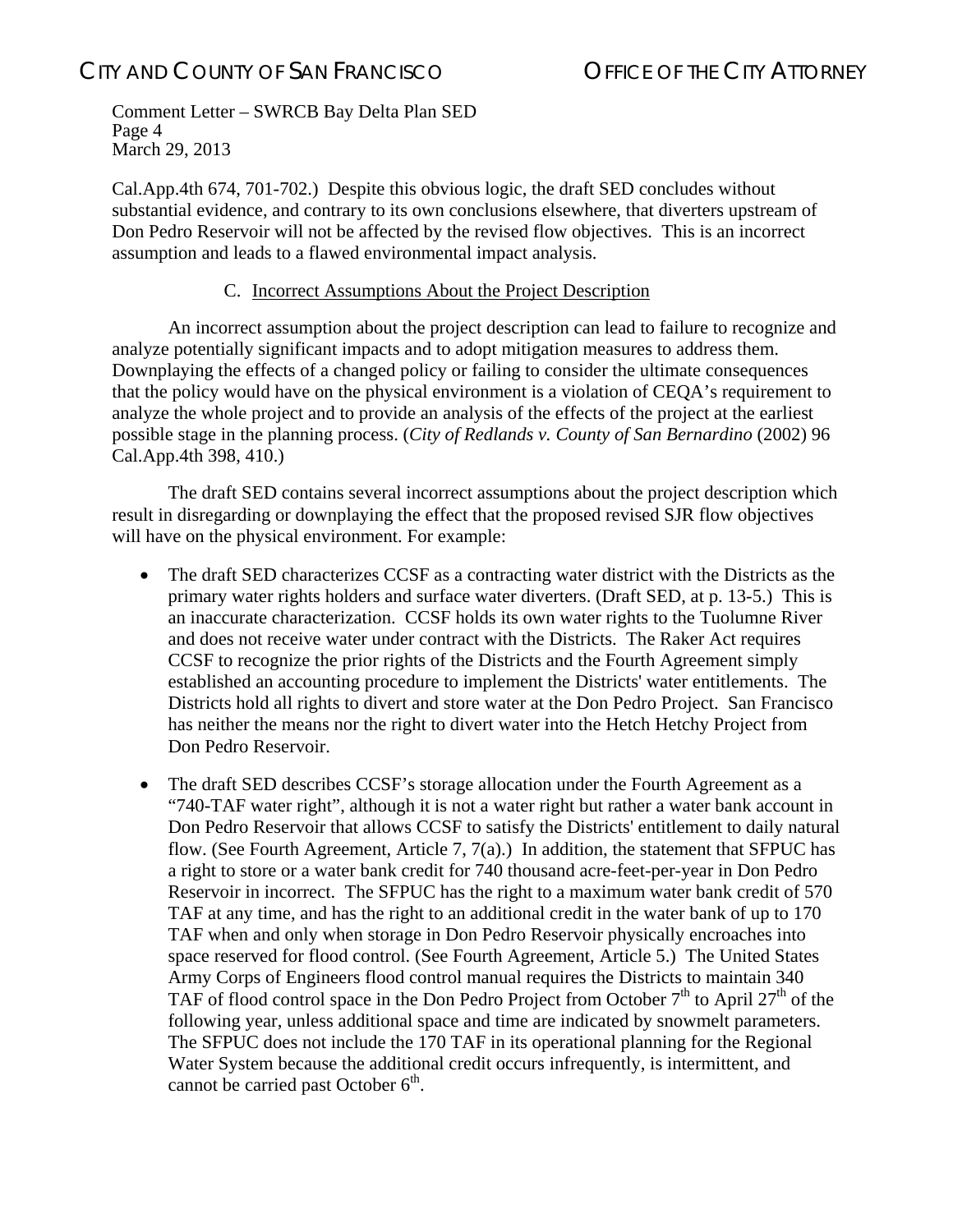Comment Letter – SWRCB Bay Delta Plan SED Page 5 March 29, 2013

- The draft SED states: "The 740-TAF water right is senior to TID and MID water rights." (Draft SED, at p. 13-5.) This is incorrect; the Districts have senior water rights to natural flows in the Tuolumne River, which the draft SED recognizes elsewhere, and possess rights to all water stored in Don Pedro Reservoir. (See Draft SED, at p. 5-22; Fourth Agreement, Article  $7(g)$ .) In any water rights proceeding to implement this water quality objective, the rule of priority, any applicable exceptions to that rule, and the obligations between the parties established by statute and agreement will be taken into account, and the draft SED should not draw conclusions in its current analysis about how water rights issues will be addressed between the SFPUC and the Districts. (*El Dorado Irr. Dist. V. State Water Resources Control Bd.* (2006) 142 Cal.App.4th 937, 944.)
- The draft SED calculates that CCSF's share of water rights under the Fourth Agreement's Water Bank Account is usually greater than the aqueduct diversions, and on this basis concludes that it will not be impacted by the revised flow objectives. (Draft SED, at pp. 5-88, 5-89, 5-90.) Even if the draft SED's calculations and estimates were correct, whether or not CCSF will be affected by the revised flow objectives depends on a variety of complex and interdependent factors and not simply a comparison between the limits of the water bank account and the SFPUC's most recent diversion volumes.<sup>6</sup>

### **III. Flawed Environmental Impacts Analysis**

1

An inadequate description of the environmental setting precludes the proper analysis of project impacts. (*Galante Vineyards v. Monterey Peninsula Water Management Dist.* (1997) 60 Cal.App.4th 1109, 1121-1122.) "[O]nly through an accurate view of the project may the public and interested parties and public agencies balance the proposed project's benefits against its environmental cost, consider appropriate mitigation measures, assess the advantages of terminating the proposal and properly weigh other alternatives." (*City of Santee v. County of San Diego* (1989) 214 Cal.App.3d 1438, 1454.) Because the project description incorrectly assumes that the SFPUC's operations will not be affected or modified, the draft SED fails to consider the impacts of reduced water supply on the SFPUC, its customers and contracting agencies, the resulting economic impacts on the Bay Area, and the environmental impacts of replacement water supply and infrastructure.

 $6$  "The average calculated water rights for CCSF were about 750 TAF/y, about 40 percent of the Tuolumne River unimpaired flow of 1,853 TAF/y for the 1922–2003 period (Environmental Defense 2004). This is higher than the average aqueduct diversion of about 290 TAF/y, so much of this water is stored in Don Pedro and eventually transferred or spilled during flood-control releases. The current CCSF demand for water is about 290 TAF. (Environmental Defense 2004). This CCSF diversion is therefore about 15 percent of the average unimpaired flow." (p. 5-22).

This cursory analysis is unfounded and confusing in no small part because using simple averages misrepresents the situation where the SFPUC gets little or no water in extended droughts. During extended droughts the Regional Water System demand remains the same, but water availability can be far less than demand. As noted during the hearing, the SFPUC is heavily dependent on storage. If CCSF has a share of responsibility for the proposed action, and the Regional Water System already experiences shortages in deliveries, then an additional downstream demand can only exacerbate such shortages.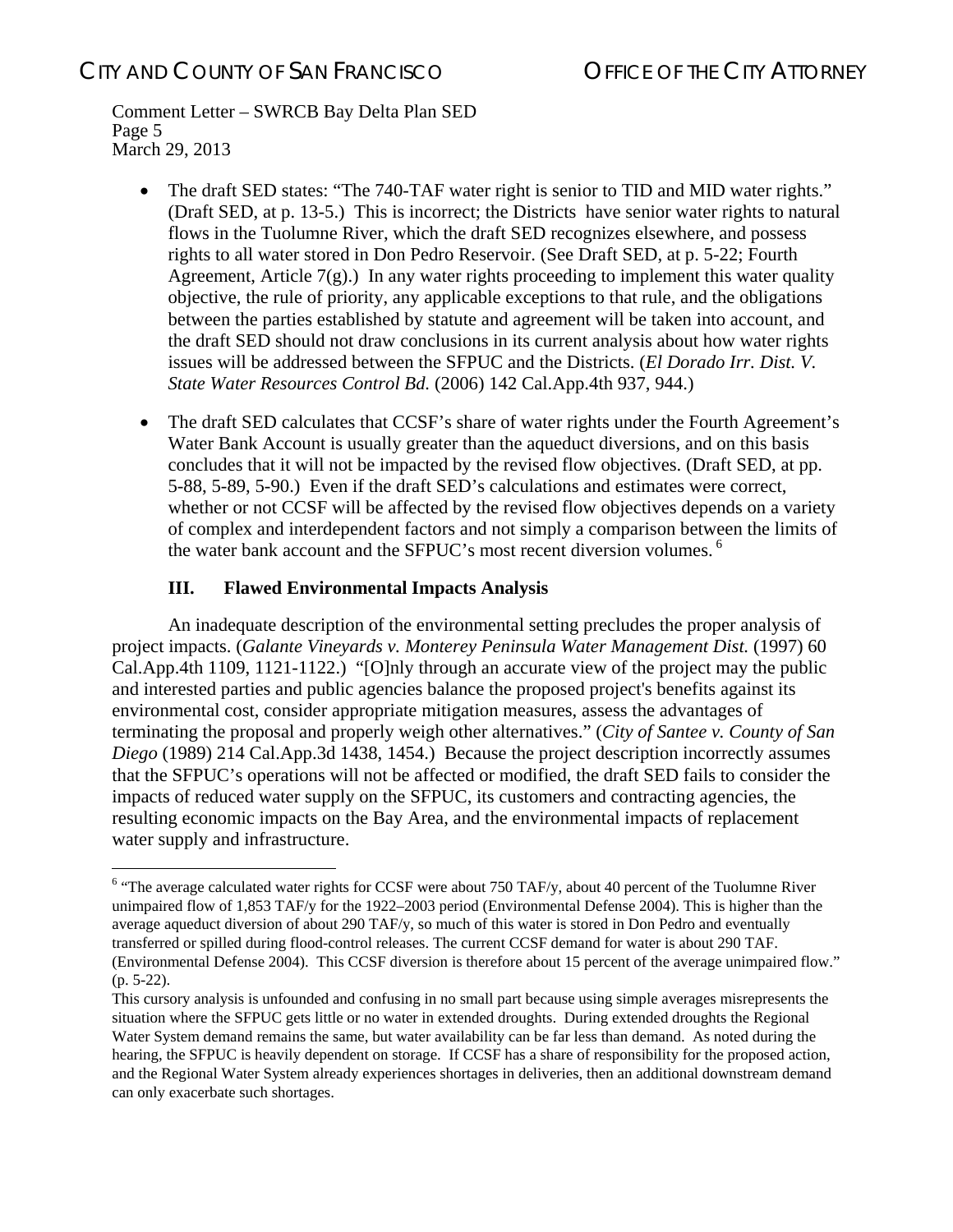1

Comment Letter – SWRCB Bay Delta Plan SED Page 6 March 29, 2013

### A. Unsupported Conclusion that the SFPUC's Operations Will Not Be Affected or Modified

The conclusion that the water supply, operations and water infrastructure of CCSF will not be affected by the proposed flow objectives is not supported by substantial evidence, and thus violates Public Resources Code section 21168.5. "[A]rgument, speculation, unsubstantiated opinion or narrative, evidence that is clearly inaccurate or erroneous" is not considered substantial evidence. (Pub. Res. Code §21080(e)(1).) The draft SED offers only conclusory and unsupported statements and inaccurate assumptions to support its conclusion that the SFPUC's water operations will not be affected by the proposed action.

The draft SED estimates that the upstream "CCSF diversion is… about 15 percent of the average unimpaired flow," and that "[i]n some dry years, very little of the Tuolumne's unimpaired flow belongs to CCSF, and CCSF would have to withdraw from its water bank to meet the Raker Act entitlements." (Draft SED, at p. 5-22.) Nonetheless, the draft SED concludes that CCSF's water supply operations will not be affected by the proposed flow objectives even though the preferred alternative will require 35 percent of unimpaired flow to remain in the stream and affect the Tuolumne River by a water supply change of close to 20 percent from baseline. (Draft SED, at pp. 5-22, 5-85.)

Furthermore, the draft SED recognizes that, in the event revised water release requirements in a FERC license for the Don Pedro Project adversely affect the Districts' water rights, the Fourth Agreement provides that there will be a re-allocation of storage credits so as to apportion such burdens on the following basis: 51.7121% to CCSF and 48.2879% to the Districts. (Draft SED, at p. 5-54.) The draft SED also concludes that "[s]ome portion of the increased release flows from New Don Pedro Reservoir could be shared by CCSF" and that "[t]he water accounting for New Don Pedro Reservoir would likely be modified by the LSJR alternatives." (Draft SED, at pp. 5-56, 5-88.) Contrary to its other conclusions and unsupported by substantial evidence, however, the draft SED inexplicably concludes that "the upstream CCSF operations (storage, hydropower, and water diversion) are expected to be unchanged" and that changing the bank account "would not likely interfere with the CCSF diversions." (Draft SED, at pp. 5-56, 5-88, 5-89, 5-90.)

SFPUC's analysis of the proposed action shows there would be dramatic and significant impacts on the SFPUC's diversions from the Hetch Hetchy Project to its Regional Water System service area and the Bay Area economy assuming – as the draft SED recognizes – that revised water release requirements ordered by FERC could result under the Fourth Agreement in a reallocation of water bank credits so as to apportion an additional burden on CCSF of  $51.7121\%$ . Assuming current demands and a recurrence of the 1987-1992 drought, the SFPUC's annual diversions from the Tuolumne River could be reduced by 111,700 AF for each of the six years of the drought. This additional annual reduction in supply – when added to reductions in deliveries

 $<sup>7</sup>$  In presenting potential water supply and socioeconomic effects from certain interpretations of the Raker Act and</sup> the Fourth Agreement San Francisco does not thereby waive arguments it may have about how the Raker Act or Fourth Agreement should or will be interpreted in future proceedings before the SWRCB or other bodies.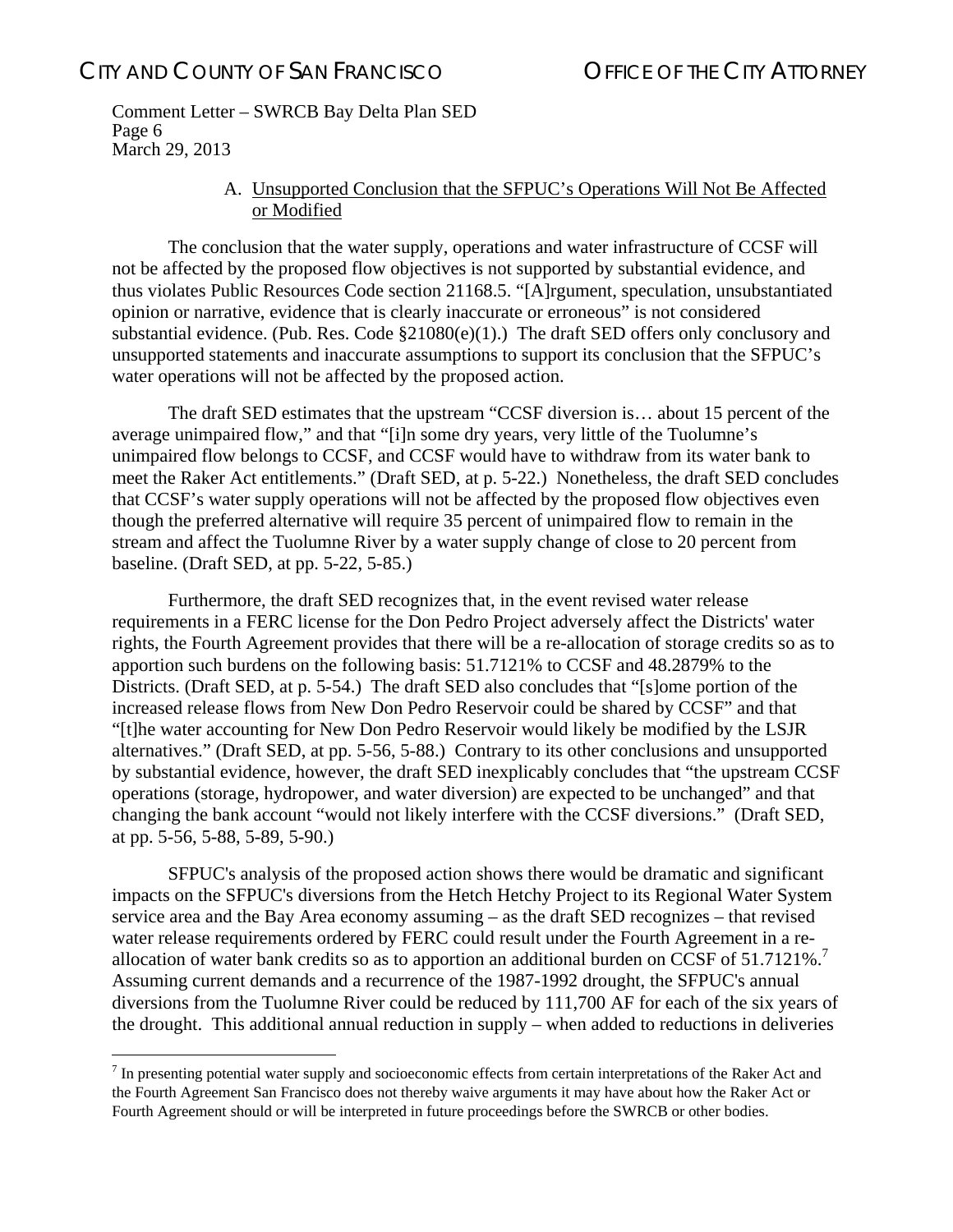$\overline{a}$ 

Comment Letter – SWRCB Bay Delta Plan SED Page 7 March 29, 2013

of up to 20% already imposed by the SFPUC to ensure delivery of water to customers throughout the 1987-1992 drought – results in a single year of reduction in deliveries of 42%, and five years of reduction in deliveries of 52%. (Attachment C, CCSF Exposure to SWRCB 35 Percent February-June Flow Requirement by Daniel B. Steiner, Consulting Engineer.)

In 2009 the SFPUC presented testimony to FERC on the economic impacts of 41% and 51% rationing within the service area of the Regional Water System. $8$  The area served by the SFPUC Regional Water System is one of the largest centers of employment and economic activity in the United States. There are over 1.6 million jobs located in the service area. Firms located in the service area produce over \$280 billion in goods and services each year.

The impacts of such levels of rationing on the Bay Area economy are staggering. The Bay Area would experience job losses of 139,146 from Regional Water System water delivery reductions of 41%, and 188,000 from reductions of 51%. The lost sales associated with 41% and 51% rationing are \$37 and \$49 billion respectively. Further, with respect to lost consumer and producer surplus, the potential rationing would result in significant impacts of \$324 million in the 41% rationing scenario and \$471 million annually in the 51% rationing scenario. It should be noted that the SFPUC already includes rationing of up to 20% as a policy and practice in its water supply strategy to address shortages during droughts. (Attachment D, Answering Testimony of David L. Sunding on Behalf of San Francisco Public Utilities Commission Before the Federal Energy Regulatory Commission (Don Pedro Project P-2299, September 2009, and attachments thereto.)

The draft SED similarly concludes that that CCSF is not expected to need to construct or expand new water treatment facilities or water supply infrastructure, which is not supported by any, let alone substantial, evidence. (Draft SED, at p. 13-33 – 13-34.) The draft SED assumptions outlined above are flawed, not supported by substantial evidence, and conflict with other conclusions in the draft SED. The draft SED must analyze the feasibility and cost of developing 111,700 AF in drought water supply to replace existing supplies for the Regional Water System, and must account for the environmental impacts associated with developing such supplies. $9$ 

It is misleading for the draft SED to equate CCSF's estimated average annual water deliveries to the maximum available water account in Don Pedro Reservoir or to the average amount of water available to CCSF. Reaching conclusions using such a comparison reveals a lack of understanding of the operations of the SFPUC and the allocation and use of water among Tuolumne River interests. The SFPUC's actual operations and water bank accounting is done on a daily basis, depending on the amount of daily natural flow in the Tuolumne River, whereas

<sup>&</sup>lt;sup>8</sup> The levels of rationing were the result of a joint NMFS, USFWS and CDFG proposal presented to FERC for potential interim flow requirements for the Don Pedro Project. (INCLUDE CITE TO FERC LIBRARY)

 $\degree$  For an analysis of the feasibility and impacts associated with various alternatives for developing 25,000 AFY in new supplies for Regional Water System customers see Chapter 9 CEQA Alternatives and Chapter 13 pages 13-22 to 13-26 Water Supply Options in the *Program Environmental Impact Report for the Water System Improvement Program, October 30, 2008* (available at http://www.sf-planning.org/index.aspx?page=1829)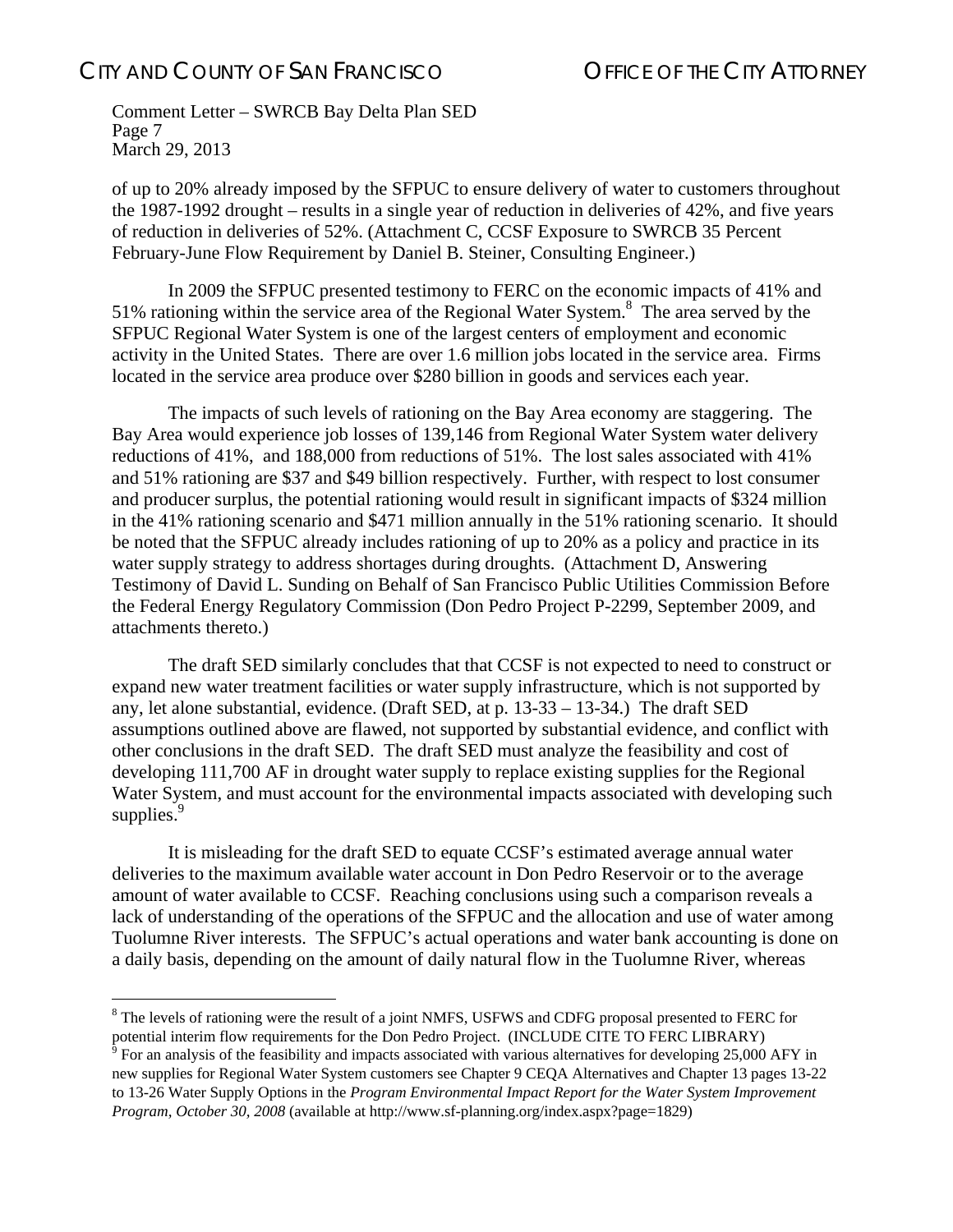Comment Letter – SWRCB Bay Delta Plan SED Page 8 March 29, 2013

service area demands occur differently during different times of year. (See Raker Act, Sect. 8(c); Fourth Agreement, Article 7(a).)

 Finally, the SED is flawed in assuming water bank accounting will be changed or modified by the SFPUC and the Districts if the SWRCB adopts the proposed action. (pp. 5-88, 5- 89, 5-90, and 5-56) The Fourth Agreement provides that CCSF shall not be entitled to have a debit balance in its Water Bank Account without prior approval of the Districts and that the Districts own and has exclusive control of the withdrawal and release of the water in Don Pedro Reservoir. (Fourth Agreement, Article 7(e), (g).) Therefore, the SFPUC does not have complete control over its water bank account – and certainly not the unilateral right to modify the Fourth Agreement – and further cannot unilaterally adjust the operation of the Don Pedro Reservoir to satisfy any release obligations resulting from the flow objectives or to avoid adverse impacts to its ability to meet Regional Water System service area demand.

### B. Failure to Analyze Reasonably Foreseeable Consequences

Project descriptions and related impact assessments should account for the reasonably foreseeable consequences of proposed projects. (*Laurel Heights Improvement Assn v. Regents of Univ. of Cal.* (1988) 47 Cal.3d 376, 396.) Future effects of a project must be included in the environmental analysis required by CEQA when they are a reasonably foreseeable consequence of the initial project and they will likely change the scope or nature of the initial project or its environmental effects. (*Id*. at 395; See also *Santiago County Water Dist. v. County of Orange* (1981) 118 Cal.App.3d 818, 829; *San Joaquin Raptor/Wildlife Rescue Center v. County of Stanislaus* (1994) 27 Cal. App. 4th 713, 734 (holding that the failure to consider the expansion of the wastewater treatment plant as part of the project under consideration resulted in an inaccurate project description and incomplete identification and analysis of the environmental effects of the development project).)

The draft SED is flawed because it fails to analyze the reasonably foreseeable consequences to CCSF from the proposed revised SJR flow objectives. As described above, the draft SED concludes that the water accounting between the Districts and the SFPUC will likely change as a result of the revised flow objectives and that CCSF will share some portion of the increased release flows from Don Pedro Reservoir. Therefore, it is reasonably foreseeable that water supply from the Tuolumne River which is available to the SFPUC to divert and deliver to its service area will be reduced. In fact, the draft SED concludes that under Alternative 3, 40% unimpaired flow contribution from each tributary, surface water diversions on the Tuolumne River would be reduced and could result in the construction of new or expanded water supply infrastructure, the construction of which could result in significant environmental impacts, and that this impact is significant and unavoidable. (Draft SED, at p. 13-2.) However, the draft SED did not analyze any impacts of the SFPUC's having to construct replacement water supplies or infrastructure because of the flawed assumptions and inadequate project description discussed above. (Draft SED, at pp. 13-33 – 13-34.)

In addition, the draft SED analyzed whether the flow objective alternatives would result in substantial changes to San Joaquin inflows to the Delta such that decreased water supplies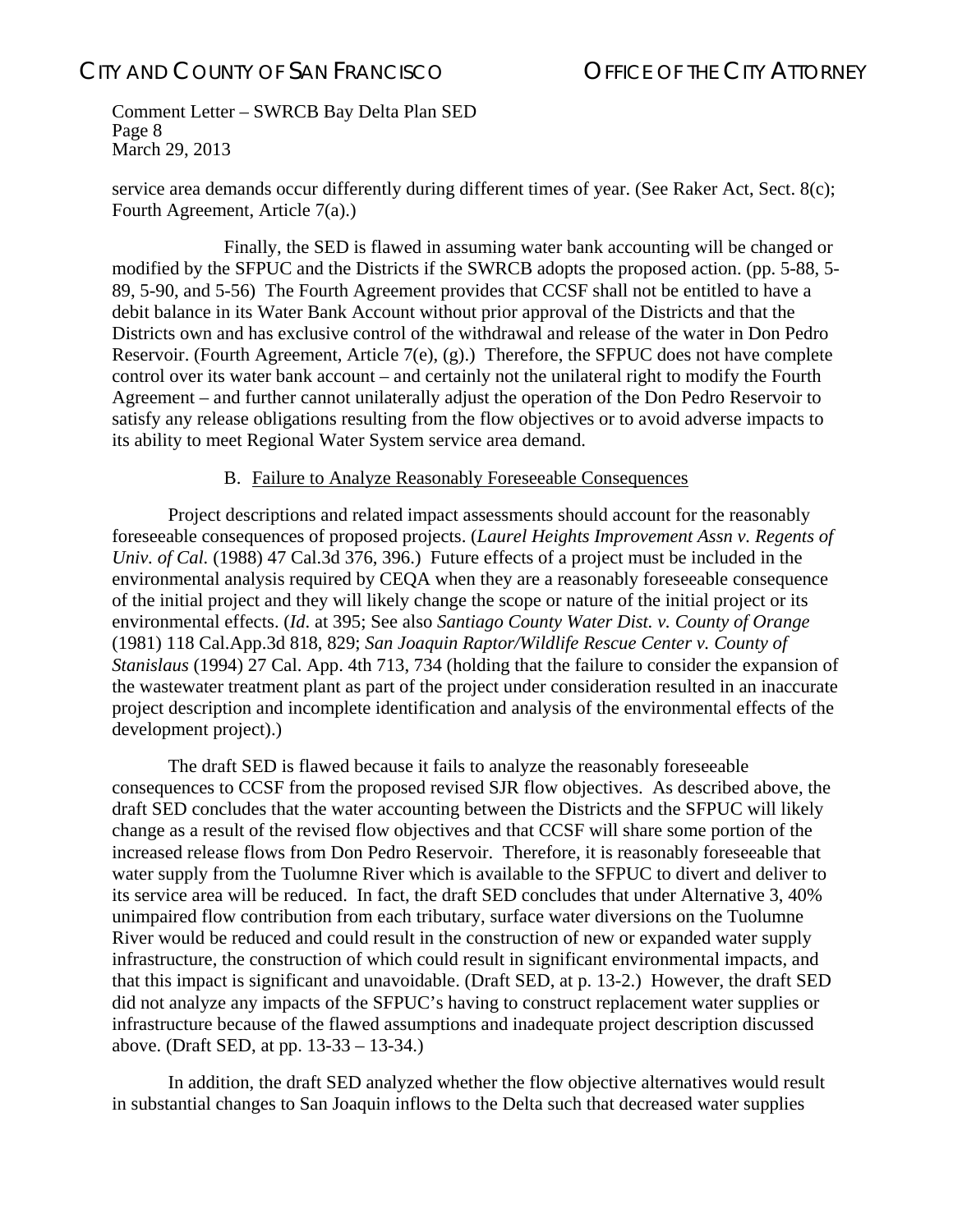#### Comment Letter – SWRCB Bay Delta Plan SED Page 9 March 29, 2013

would be available to service providers relying on CVP/SWP exports. The draft SED concludes that impacts would be less than significant because under alternatives 3 and 4, flows would increase and that under alternative 2, there would be only a slight decrease in flow from the Stanislaus River. (Draft SED, at p. 13-38.) It is inconsistent and unreasonable for the draft SED to analyze impacts to service providers relying on CVP/SWP exports and to ignore impacts to service providers relying on the same water resources developed upstream of the rim dams. As stated above, the SFPUC Regional Water System serves residential, commercial, industrial and governmental customers across four counties in the Bay Area – San Francisco, Alameda, San Mateo and Santa Clara. The draft SED's failure to analyze reasonably foreseeable potential impacts to the SFPUC and the BAWSCA member agencies and their service areas is due to an inaccurate project description and results in an incomplete identification and analysis of the environmental effects of the project. This failure extends to cumulative impacts as well, as the draft SED's analysis of cumulative impacts fails to include projects within the geographic scope or otherwise related to the SFPUC and contracting service providers. (See Draft SED, at pp. 13- 44 – 13-46.) This failure extends to the draft SED's economic analysis in Chapter 18, which does not analyze the economic impacts to the SFPUC's hydropower operations or to the economy of the San Francisco Bay Area from potential future water shortages or costs associated with developing replacement water supplies, and instead focuses on the regional effects from changes to agricultural production and hydropower generation of other facilities. (See Draft SED, at pp. 18-10, 18-20.)

Although the draft SED evaluated the anticipated methods of compliance, including the anticipated replacement facilities that may be needed by service providers, in Appendix H, it did not analyze several unique factors about the SFPUC because it assumed that the SFPUC would not need to implement any of the methods of compliance. For example, water diverted by the SFPUC from the Tuolumne River is provided to the SFPUC retail agency as well as 26 member agencies spanning four counties and 2.6 million urban water customers. In addition, water agencies in the Bay Area already have implemented many effective water conservation programs and the feasibility of additional water conservation programs in the event of future water shortages is uncertain.<sup>10</sup> The SFPUC and the member agencies of BAWSCA, SFPUC's wholesale customers, have committed significant resources to developing alternative water supplies to meet current water supply shortfalls and future anticipated demands. These projects produce minimal yields (varying from 1,000 AFY to 4,000 AFY on average) and would not produce nearly enough supply to address a 111,700 AFY drought year deficiency that could result from the State Board's proposal.

### **IV. Implementation Plan**

 $\overline{a}$ 

The proposed program of implementation described in Appendix K would require 35 percent of unimpaired flow from February to June from each of the Merced, Tuolumne and Stanislaus Rivers on a 14-day running average, unless otherwise modified by the State Water

 $10$  CCSF's 85.5 average gross per capita daily water usage ("gpcd") and its wholesale customers' 130.4 gpcd in 2010 were below the statewide average of 160.2 gpcd, and well below the City of Sacramento's average of 207 gpcd.